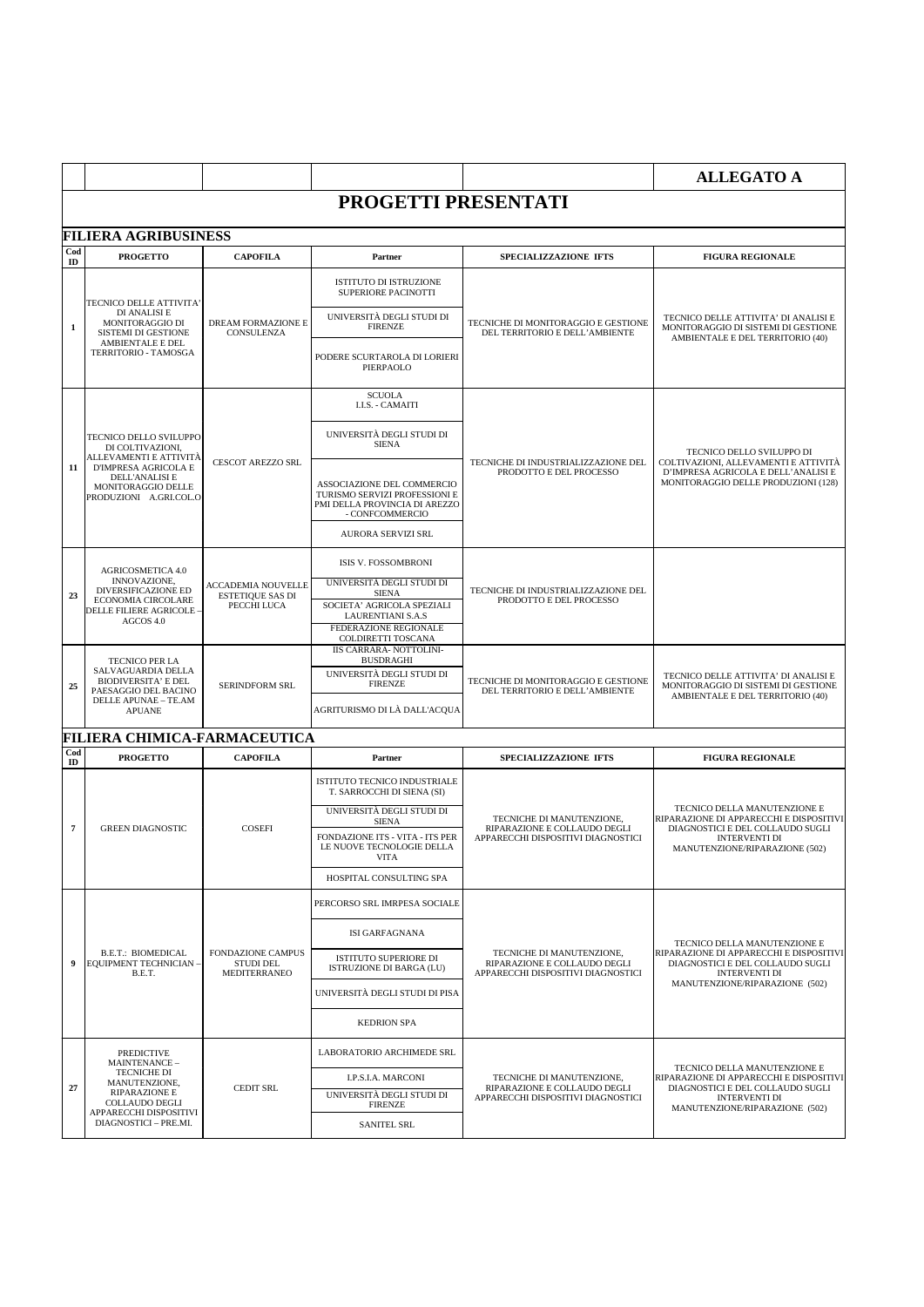| Cod<br>ID | <b>PROGETTO</b>                                                   | <b>CAPOFILA</b>                                                                  | Partner                                                           | <b>SPECIALIZZAZIONE IFTS</b>                                                           | <b>FIGURA REGIONALE</b>                                                                                                                                            |
|-----------|-------------------------------------------------------------------|----------------------------------------------------------------------------------|-------------------------------------------------------------------|----------------------------------------------------------------------------------------|--------------------------------------------------------------------------------------------------------------------------------------------------------------------|
|           | ELECTRO-MECHANICS -<br>TECNICO DELLE<br>OPERAZIONI DI             |                                                                                  | ASSOSERVIZI FORMAZIONE SRL<br>I.T.C.G. DOMENICO ZACCAGNA          | TECNICHE DI INSTALLAZIONE E                                                            | TECNICO DELLE OPERAZIONI DI<br>RIPARAZIONE E MANUTENZIONE DI<br>MACCHINARI E IMPIANTI MECCANICI ED<br>ELETTRICI (308)                                              |
| 3         | <b>RIPARAZIONE E</b><br>MANUTENZIONE DI<br>MACCHINARI E IMPIANTI  | <b>TESEO SRL</b>                                                                 | UNIVERSITÀ DEGLI STUDI DI<br><b>FIRENZE</b>                       | MANUTENZIONE DI IMPIANTI CIVILI E<br><b>INDUSTRIALI</b>                                |                                                                                                                                                                    |
|           | MECCANICI ED ELETTRICI.                                           |                                                                                  | <b>EURO MOTOR SERVICE</b>                                         |                                                                                        |                                                                                                                                                                    |
|           |                                                                   |                                                                                  | <b>ISTITUTO SUPERIORE DI</b><br>ISTRUZIONE TECNICA MANETTI        |                                                                                        |                                                                                                                                                                    |
| 8         | CONNECTED AUTOMATION                                              | <b>ASSOSERVIZI SRL</b>                                                           | UNIVERSITÀ DEGLI STUDI DI<br><b>SIENA</b>                         | TECNICHE DI INDUSTRIALIZZAZIONE DEL                                                    |                                                                                                                                                                    |
|           | WORKER 4.0 - C.A.W. 4.0                                           |                                                                                  | OPUS AUTOMAZIONE SL                                               | PRODOTTO E DEL PROCESSO                                                                |                                                                                                                                                                    |
|           |                                                                   |                                                                                  | <b>NOXERIOR SRL</b>                                               |                                                                                        |                                                                                                                                                                    |
|           |                                                                   |                                                                                  | CTQ SPA                                                           |                                                                                        |                                                                                                                                                                    |
|           | INSTALLAZIONE,<br>MANUTENZIONE E                                  | FOREDA TOSCANA<br><b>GESTIONE DI IMPIANTI</b><br><b>ASSOCIAZIONE</b><br>I.MA.GE. | I.T.I.S. - I.P.S.I.A. LEONARDO DA<br>VINCI DI FIRENZE (FI)        | TECNICHE DI INSTALLAZIONE E<br>MANUTENZIONE DI IMPIANTI CIVILI E<br><b>INDUSTRIALI</b> | RESPONSABILE DELLA PROGETTAZIONE E<br>REALIZZAZIONE DEGLI INTERVENTI DI<br>MANUTENZIONE E DELLA PREDISPOSIZIONE<br>E CONTROLLO DEL BUDGET DI<br>MANUTENZIONE (347) |
| 15        | CIVILI ED INDUSTRIALE -                                           |                                                                                  | UNIVERSITA' DEGLI STUDI DI<br><b>FIRENZE</b>                      |                                                                                        |                                                                                                                                                                    |
|           |                                                                   |                                                                                  | PRESSO FONDERIE                                                   |                                                                                        |                                                                                                                                                                    |
|           |                                                                   | PROFORMA SOC. COOP.<br><b>IMPRESA SOCIALE</b>                                    | <b>CONFINDUSTRIA FIRENZE</b><br><b>FORMAZIONE COSEFI</b>          | TECNICHE DI DISEGNO E PROGETTAZIONE<br><b>INDUSTRIALE</b>                              |                                                                                                                                                                    |
|           |                                                                   |                                                                                  | IIS C. CHINI                                                      |                                                                                        | TECNICO DEL DISEGNO DI PRODOTTI<br>INDUSTRIALI ATTRAVERSO L'UTILIZZO DI<br>TECNOLOGIE INFORMATICHE (345)                                                           |
| 18        | MUGELLO INDUSTRIAL                                                |                                                                                  | ROSSS S.P.A.                                                      |                                                                                        |                                                                                                                                                                    |
|           | DESIGNER - M.IN.D.                                                |                                                                                  | UNIVERSITÀ DEGLI STUDI DI<br><b>FIRENZE</b>                       |                                                                                        |                                                                                                                                                                    |
|           |                                                                   |                                                                                  | <b>GG MACCHINE SRL</b>                                            |                                                                                        |                                                                                                                                                                    |
|           |                                                                   |                                                                                  | <b>AMBIENTE IMPRESA</b>                                           |                                                                                        |                                                                                                                                                                    |
|           |                                                                   |                                                                                  | <b>CESCOT FIRENZE SRL</b>                                         |                                                                                        |                                                                                                                                                                    |
|           |                                                                   |                                                                                  | CESCOT FORMAZIONE SRL                                             |                                                                                        | TECNICO DELLA GESTIONE DELLA                                                                                                                                       |
|           | <b>TECNICO PER</b><br>L'AMMINISTRAZIONE<br>ECONOMICO FINANZIARIA  | <b>SCUOLA ITALIANA</b>                                                           | ISISS MARCO POLO                                                  | TECNICHE PER L'AMMINISTRAZIONE                                                         |                                                                                                                                                                    |
| 22        | DI IMRPESE 4.0 - TEAM<br>4.0                                      | <b>TURISMO SRL</b>                                                               | UNIVERSITÀ DEGLI STUDI DI<br><b>SIENA</b>                         | CONTABILITA' E DELLA FORMULAZIONE<br>ECONOMICA-FINANZIARIA<br>DEL BILANCIO (373)       |                                                                                                                                                                    |
|           |                                                                   |                                                                                  | CON. SE. A. SPA                                                   |                                                                                        |                                                                                                                                                                    |
|           |                                                                   |                                                                                  | E.D.I. PROGETTI E SVILUPPO S.R.L.                                 |                                                                                        |                                                                                                                                                                    |
|           | <b>TECNICO DELLA</b>                                              |                                                                                  | ISTITUTO TECNICO COMMERCIALE<br>STATALE F. PACINI DI PISTOIA (PT) |                                                                                        |                                                                                                                                                                    |
| 26        | DEFINIZIONE E GESTIONE<br>DELLA CONTABILITA'<br>ANALITICA E DELLA | <b>SOPHIA</b>                                                                    | UNIVERSITÀ DEGLI STUDI DI<br><b>FIRENZE</b>                       | TECNICHE PER L'AMMINISTRAZIONE<br>ECONOMICA-FINANZIARIA                                | TECNICO DELLA DEFINIZIONE E GESTIONE<br>DELLA CONTABILITA' ANALITICA E DELLA<br>PREDISPOSIZIONE DEL BUDGET (374)                                                   |
|           | PREDISPOSIZIONE DEL<br>BUDGET - MANAGER 4.0                       |                                                                                  | <b>ELFI SRL</b>                                                   |                                                                                        |                                                                                                                                                                    |
|           |                                                                   |                                                                                  |                                                                   |                                                                                        |                                                                                                                                                                    |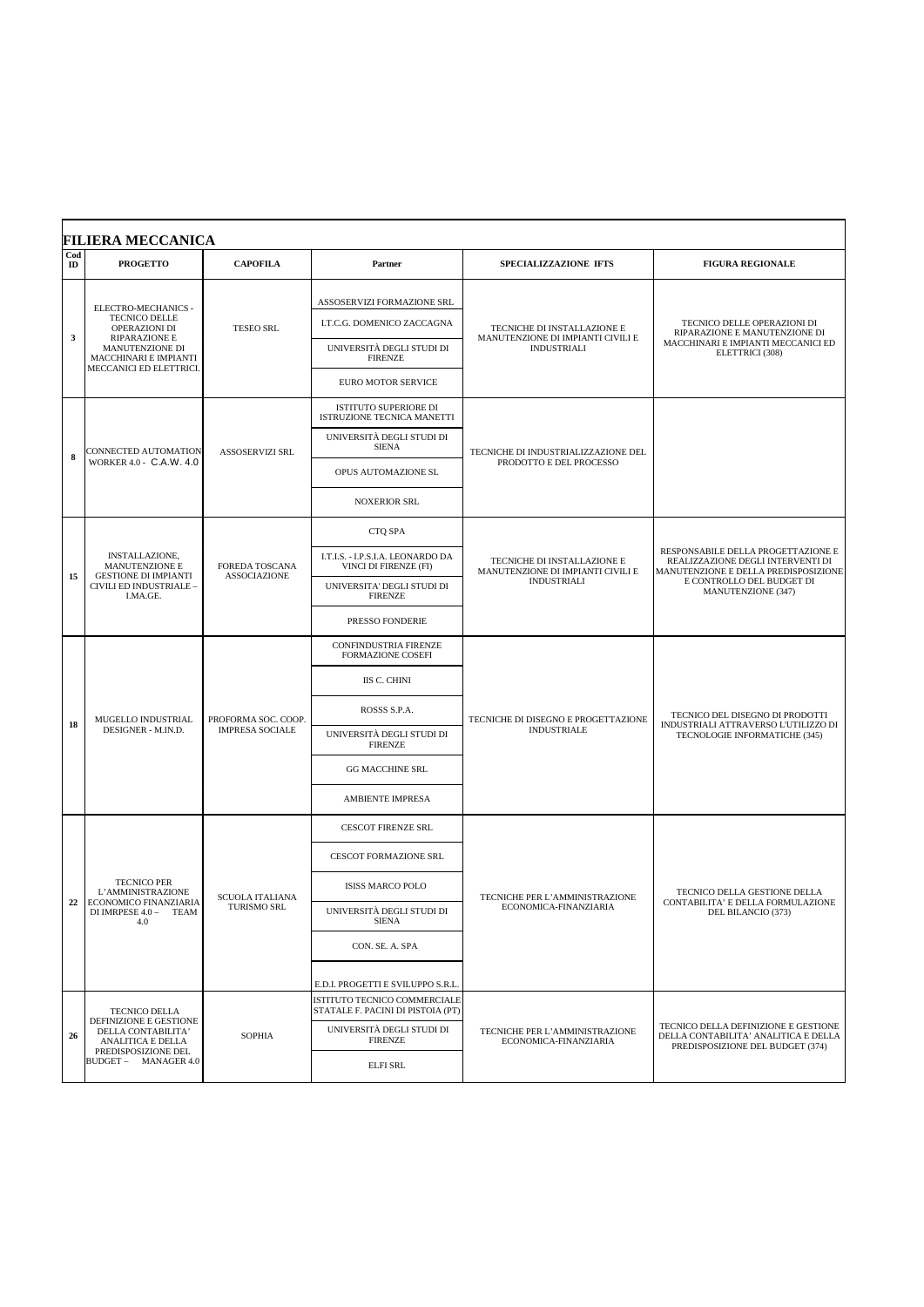| 36 | MECH CONTROLLER 4.0 -<br>COMPETENZE AVANZATE<br>PER LA GESTIONE<br>ECONOMICA-FINANZIARIA<br>DELL'AZIENDA DELLA<br><b>FILIERA MECCANICA</b> | TOSCANA FORMAZIONE<br>SRL                   | FORMAZIONE CONSERVATORIO<br>SAN GIOVANNI BATTISTA<br><b>IMPRESA SOCIALE SRL</b><br><b>UNIPERSONALE</b><br>PONTEDERA & TECNOLOGIA<br>ISTITUTO PROFESSIONALE DI<br>STATO PER L'AGRICOLTURA,<br>L'AMBIENTE, L'ARTIGIANATO, IL<br>BENESSERE E L'INDUSTRIA<br>BARONE CARLO DE FRANCESCHI<br>ANTONIO PACINOTTI<br>ISTITUTO TECNICO COMMERCIALE<br>STATALE F. PACINI DI PISTOIA (PT)<br>ITS MARCHI - FORTI<br>UNIVERSITÀ DEGLI STUDI DI<br><b>FIRENZE</b><br>UNIVERSITÀ DEGLI STUDI DI PISA<br>UNIVERSITÀ DEGLI STUDI DI<br><b>SIENA</b><br>C.I.M.A. IMPIANTI SPA<br>COMPOLAB | TECNICHE PER L'AMMINISTRAZIONE<br>ECONOMICA-FINANZIARIA                                | TECNICO DELLA DEFINIZIONE E GESTIONE<br>DELLA CONTABILITA' ANALITICA E DELLA<br>PREDISPOSIZIONE DEL BUDGET (374)                                                          |
|----|--------------------------------------------------------------------------------------------------------------------------------------------|---------------------------------------------|------------------------------------------------------------------------------------------------------------------------------------------------------------------------------------------------------------------------------------------------------------------------------------------------------------------------------------------------------------------------------------------------------------------------------------------------------------------------------------------------------------------------------------------------------------------------|----------------------------------------------------------------------------------------|---------------------------------------------------------------------------------------------------------------------------------------------------------------------------|
| 41 | MEC-DESIGN - TECNICHE<br>DI DISEGNO E<br>PROGETTAZIONE<br><b>INDUSTRIALE</b>                                                               | CONSORZIO AREZZO<br><b>FORMAZIONE ABACO</b> | <b>ITIS GALILEI</b><br>I.S.I.S. GIOVANNI DA CASTIGLIONE<br>(AR)<br>ISIS FERMI DI BIBBIENA (AR)<br>I.I.S. G. GIOVAGNOLI<br>ISTITUTO COMPRENSIVO STATALE<br><b>G.MARCELLI - AR</b><br>UNIVERSITÀ DEGLI STUDI DI<br><b>SIENA</b><br>CAMERA DI COMMERCIO AREZZO<br><b>SIENA</b><br>MENCI & C. SPA<br>CALVELLI RSP S.A.S. DI CALVELLI<br>FEDERICO E C.<br><b>AISA IMPIANTI SPA</b>                                                                                                                                                                                          | TECNICHE DI DISEGNO E PROGETTAZIONE<br><b>INDUSTRIALE</b>                              | TECNICO DEL DISEGNO DI PRODOTTI<br><b>INDUSTRIALI</b><br>ATTRAVERSO L'UTILIZZO DI TECNOLOGIE<br>INFORMATICHE (345)                                                        |
| 43 | "MECH.UP: MECHANICAL<br><b>RESTARTUP</b>                                                                                                   | APITIRRENO SVILUPPO                         | ITINERA SERVIZI ALLE IMPRESE<br><b>SRL</b><br><b>IIS DA VINCI-FASCETTI</b><br>UNIVERSITÀ DEGLI STUDI DI PISA<br>NUOVA MECCANICA SRL                                                                                                                                                                                                                                                                                                                                                                                                                                    | TECNICHE DI INDUSTRIALIZZAZIONE DEL<br>PRODOTTO E DEL PROCESSO                         | TECNICO DEL CONTROLLO DELLA QUALITA'<br>(384)                                                                                                                             |
| 45 | REMANUFACTURING -<br>RING                                                                                                                  | <b>FORMETICA</b>                            | ISIS G. SISMONDI - A. PACINOTTI<br>(PT)<br>UNIVERSITÀ DEGLI STUDI DI PISA<br>HITACHI RAIL SPA                                                                                                                                                                                                                                                                                                                                                                                                                                                                          | TECNICHE DI DISEGNO E PROGETTAZIONE<br><b>INDUSTRIALE</b>                              | TECNICO DELLA PROGETTAZIONE DI<br>PRODOTTI INDUSTRIALI (344)                                                                                                              |
| 48 | ACQUEDOTTI:<br>FORMAZIONE DI TECNICI<br>PER MANUTENZIONE<br>IMPIANTI - A.Q.A.D.E.M.I.A.                                                    | <b>ASSOCIAZIONE PRATIKA</b>                 | <b>I.I.S. FERRARIS BRUNELLESCHI</b><br>UNIVERSITÀ DEGLI STUDI DI<br><b>FIRENZE</b><br>ALI SPA AGENZIA PER IL LAVORO                                                                                                                                                                                                                                                                                                                                                                                                                                                    | TECNICHE DI INSTALLAZIONE E<br>MANUTENZIONE DI IMPIANTI CIVILI E<br><b>INDUSTRIALI</b> | RESPONSABILE DELLA PROGETTAZIONE E<br>REALIZZAZIONE DEGLI INTERVENTI<br>DI MANUTENZIONE E DELLA<br>PREDISPOSIZIONE E CONTROLLO DEL<br><b>BUDGET DI MANUTENZIONE (347)</b> |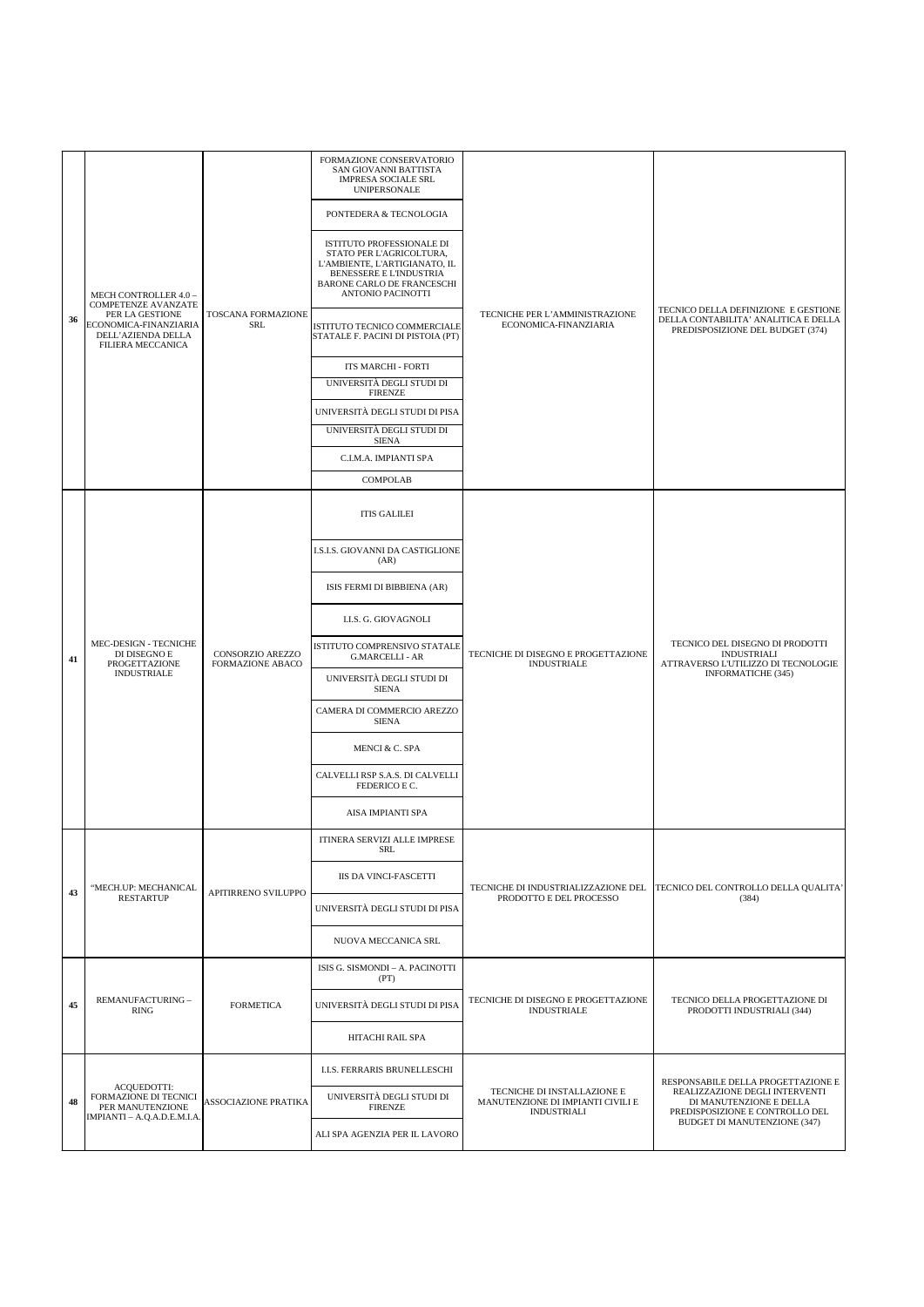| Cod<br>ID      | <b>PROGETTO</b>                                                            | <b>CAPOFILA</b>                                                          | Partner                                                                  | SPECIALIZZAZIONE IFTS                                                                | <b>FIGURA REGIONALE</b>                                                                                |
|----------------|----------------------------------------------------------------------------|--------------------------------------------------------------------------|--------------------------------------------------------------------------|--------------------------------------------------------------------------------------|--------------------------------------------------------------------------------------------------------|
|                |                                                                            |                                                                          | LICEO ARTISTICO DI PORTA<br>ROMANA E SESTO FIORENTINO                    | TECNICHE PER LA REALIZZAZIONE                                                        |                                                                                                        |
|                | TECNICO DELL'IDEAZIONE,<br>DISEGNO E                                       |                                                                          | UNIVERSITÀ DEGLI STUDI DI<br><b>FIRENZE</b>                              |                                                                                      | TECNICO DELL'IDEAZIONE, DISEGNO E                                                                      |
| $\overline{4}$ | PROGETTAZIONE DI<br><b>MANUFATTI DI</b><br>ARTIGIANATO ARTISTICO           | <b>POLIMODA</b>                                                          | FRATELLI MARZI SRL                                                       | ARTIGIANALE DI PRODOTTI DEL MADE IN<br><b>ITALY</b>                                  | PROGETTAZIONE DI MANUFATTI DI<br>ARTIGIANATO ARTISTICO (474)                                           |
|                | - CAP5.0                                                                   |                                                                          | FACOPEL PRODUZIONE S.R.L.                                                |                                                                                      |                                                                                                        |
|                |                                                                            | LA FABBRICA DELLE                                                        | LICEO ARTISTICO STATALE PORTA<br><b>ROMANA</b>                           |                                                                                      |                                                                                                        |
| 17             | <b>FASHION DESIGNER 5.0</b><br>- INNOVAZIONE NELLO<br>SVILUPPO DEL         | <b>IDEE SRL</b>                                                          | UNIVERSITÀ DEGLI STUDI DI<br><b>FIRENZE</b>                              | TECNICHE PER LA REALIZZAZIONE<br>ARTIGIANALE DI PRODOTTI DEL MADE IN                 | TECNICO DELLE ATTIVITÀ DI<br>REALIZZAZIONE DI MODELLI DI<br>ABBIGLIAMENTO NUOVI O PREESISTENTI         |
|                | PRODOTTO FASHION<br>DESIGNER 5.0                                           |                                                                          | TESSILNOVA DI CLAUDIO<br><b>GRISOLINI &amp;C. SNC</b>                    | <b>ITALY</b>                                                                         | (60)                                                                                                   |
|                |                                                                            |                                                                          | FONDAZIONE ARTE DELLA SETA<br>LISIO                                      |                                                                                      |                                                                                                        |
|                |                                                                            |                                                                          | ASSOCIAZIONE SAN COLOMBANO                                               |                                                                                      |                                                                                                        |
|                |                                                                            |                                                                          | PEGASO NETWORK DELLA<br>COOPERAZIONE SOCIALE<br>TOSCANA ONLUS            |                                                                                      | TECNICO DELLE ATTIVITÀ DI<br>REALIZZAZIONE DI MODELLI DI<br>PELLETTERIA NUOVI O PREESISTENTI (280)     |
|                | TECNICHE PER LA<br><b>REALIZZAZIONE</b>                                    | <b>AMBIENTE IMPRESA</b>                                                  | <b>I.I.S.S. B.CELLINI</b>                                                | TECNICHE PER LA REALIZZAZIONE<br>ARTIGIANALE DI PRODOTTI DEL MADE IN<br><b>ITALY</b> |                                                                                                        |
| 20             | ARTIGIANALE DI<br>PRODOTTI DEL MADE IN<br><b>ITALY - PEPPER</b>            |                                                                          | UNIVERSITÀ DEGLI STUDI DI<br><b>FIRENZE</b>                              |                                                                                      |                                                                                                        |
|                |                                                                            |                                                                          | BARUCCI PELLETTERIE S.R.L.                                               |                                                                                      |                                                                                                        |
|                |                                                                            |                                                                          | PELLETTERIA IL VELIERO SRL                                               |                                                                                      |                                                                                                        |
|                |                                                                            | <b>AMMINISTRAZIONE NELLE</b><br><b>EUROCONSULTING SPA</b><br><b>MODA</b> | LABORATORIO ARCHIMEDE SRL                                                | TECNICHE PER L'AMMINISTRAZIONE<br>ECONOMICA-FINANZIARIA                              |                                                                                                        |
|                |                                                                            |                                                                          | I.T.C. CAPITINI                                                          |                                                                                      |                                                                                                        |
|                | <b>MODAGEST - GESTIONE E</b>                                               |                                                                          | UNIVERSITÀ DEGLI STUDI DI<br><b>FIRENZE</b>                              |                                                                                      | TECNICO DELLA DEFINIZIONE E GESTIONE<br>DELLA CONTABILITA' E DELLA<br>PREDISPOSIZIONE DEL BUDGET (374) |
| 29             | AZIENDE DEL SISTEMA                                                        |                                                                          | UNIVERSITÀ DEGLI STUDI DI PISA                                           |                                                                                      |                                                                                                        |
|                |                                                                            |                                                                          | UNIVERSITÀ DEGLI STUDI DI<br><b>SIENA</b>                                |                                                                                      |                                                                                                        |
|                |                                                                            |                                                                          | READYTEC SPA                                                             |                                                                                      |                                                                                                        |
|                |                                                                            |                                                                          | I.T.C.S. DAGOMARI                                                        | TECNICHE PER LA PROGRAMMAZIONE<br>DELLA PRODUZIONE E LA LOGISTICA                    |                                                                                                        |
|                | SUSTAINABLE TEXTILE<br>SUPPLY CHAIN MANAGER                                |                                                                          | ISTITUTO TECNICO INDUSTRIALE<br><b>STATALE T.BUZZI</b>                   |                                                                                      |                                                                                                        |
| 35             | (RESPONSABILE DELLA<br><b>FILIERA TESSILE</b><br>SOSTENIBILE) - RE.FI.TE.S | PIN PRATO                                                                | UNIVERSITÀ DEGLI STUDI DI<br><b>FIRENZE</b>                              |                                                                                      |                                                                                                        |
|                |                                                                            |                                                                          | LANIFICIO FALIERO SARTI & FIGLI<br><b>SRL</b>                            |                                                                                      |                                                                                                        |
|                |                                                                            |                                                                          | <b>I.P.S.I.A. PACINOTTI</b>                                              | TECNICHE PER LA REALIZZAZIONE<br>ARTIGIANALE DI PRODOTTI DEL MADE IN<br><b>ITALY</b> |                                                                                                        |
| 40             | <b>SMART FASHION</b><br>PROTOTYPIST - SMART                                | <b>ISTITUTO MODARTECH</b><br>SRL                                         | UNIVERSITÀ DEGLI STUDI DI<br><b>SIENA</b>                                |                                                                                      | TECNICO DELL'ESECUZIONE E<br>RIADATTAMENTO DEI CAPI D'                                                 |
|                | <b>FASHION</b>                                                             |                                                                          | ROBAN'S PRODUZIONI SRL                                                   |                                                                                      | ABBIGLIAMENTO (69)                                                                                     |
|                |                                                                            |                                                                          | I.I.S. FERRARIS BRUNELLESCHI                                             | TECNICHE PER LA REALIZZAZIONE<br>ARTIGIANALE DI PRODOTTI DEL MADE IN<br><b>ITALY</b> |                                                                                                        |
|                | 44 HI-TECH FASHION SYSTEM                                                  | <b>AGENZIA PER LO</b><br>SVILUPPO EMPOLESE<br>VALDELSA S.P.A.            | SCUOLA SUPERIORE DI STUDI<br>UNIVERSITARI E<br>PERFEZIONAMENTO SANT'ANNA |                                                                                      | TECNICO DELLE ATTIVITA' DI<br>REALIZZAZIONE DI MODELLI DI<br>ABBIGLIAMENTO NUOVI O PRESISTENTI (60)    |
|                |                                                                            |                                                                          | PELLEMODA SRL                                                            |                                                                                      |                                                                                                        |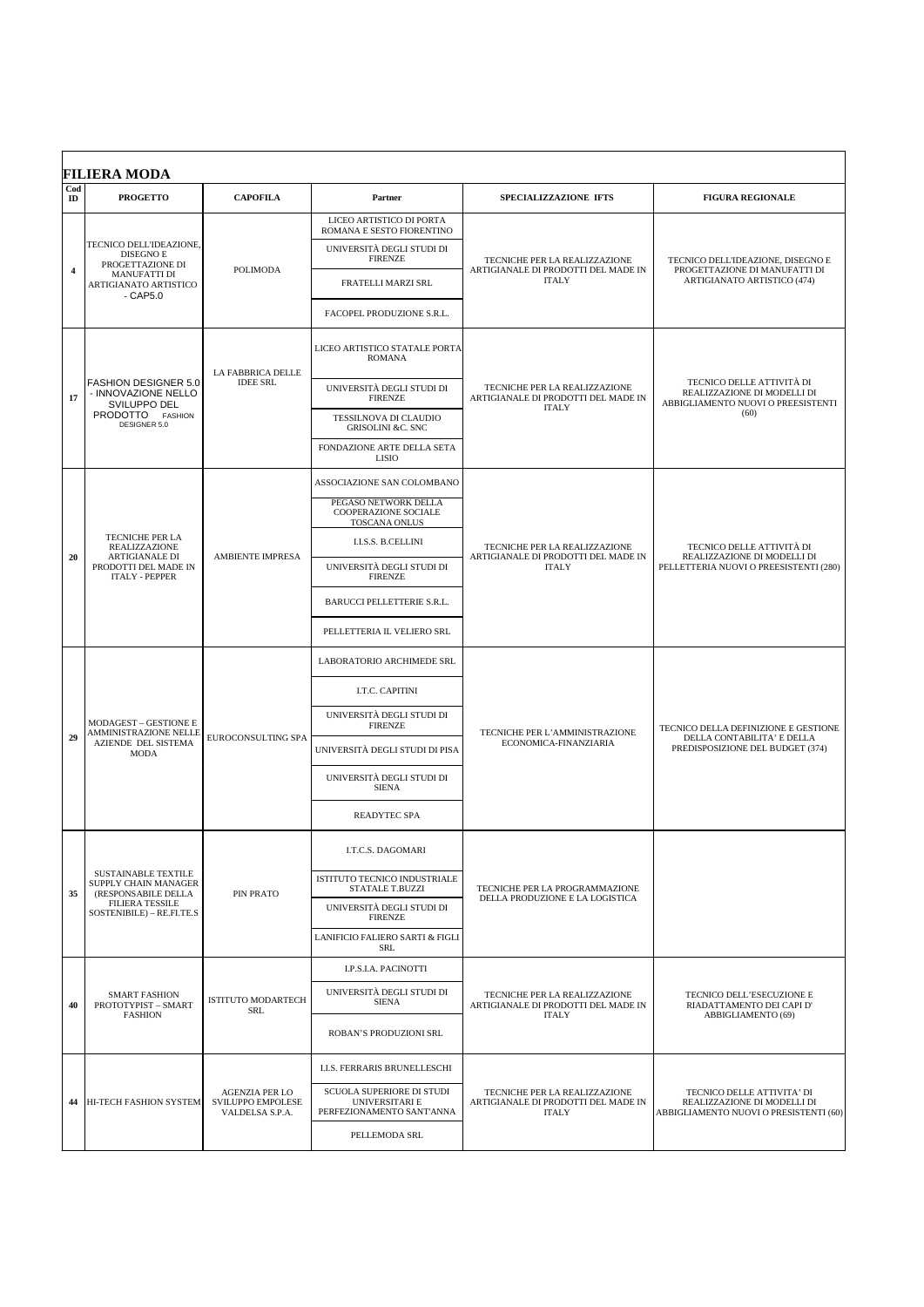|    | D.A.R - TECNICHE DI                                                                                                                                                                                                                                                                                     | CENTRO SPERIMENTALE<br>DEL MOBILE E | <b>I.I.S. G. GIOVAGNOLI</b>                 | TECNICHE PER LA REALIZZAZIONE<br>TECNICO DELLA DEFINIZIONE TECNICA DEL<br>ARTIGIANALE DI PRODOTTI DEL MADE IN<br>PROGETTO E DELLA REALIZZAZIONE DI<br><b>ITALY</b><br>PROTOTIPI E MODELLI (263)<br>TECNICO DELLE ATTIVITA' DI<br>TECNICHE PER LA REALIZZAZIONE<br>ARTIGIANALE DI PRODOTTI DEL MADE IN<br>REALIZZAZIONE DI MODELLI DI<br><b>ITALY</b><br>ABBIGLIAMENTO NUOVI O PRESISTENTI (60) |  |
|----|---------------------------------------------------------------------------------------------------------------------------------------------------------------------------------------------------------------------------------------------------------------------------------------------------------|-------------------------------------|---------------------------------------------|------------------------------------------------------------------------------------------------------------------------------------------------------------------------------------------------------------------------------------------------------------------------------------------------------------------------------------------------------------------------------------------------|--|
| 46 |                                                                                                                                                                                                                                                                                                         |                                     | UNIVERSITÀ DEGLI STUDI DI<br><b>FIRENZE</b> |                                                                                                                                                                                                                                                                                                                                                                                                |  |
|    | DESIGN PER LA REALTA'<br><b>AUMENTATA</b>                                                                                                                                                                                                                                                               | <b>DELL'ARREDAMENTO</b><br>S.R.L.   | UNIVERSITÀ DEGLI STUDI DI<br><b>SIENA</b>   |                                                                                                                                                                                                                                                                                                                                                                                                |  |
|    |                                                                                                                                                                                                                                                                                                         |                                     | <b>OFFICINE VALIS</b>                       |                                                                                                                                                                                                                                                                                                                                                                                                |  |
|    | CNA FORMAZIONE S.R.L.<br>UNIPERSONALE SERVIZI SPECIALI<br>PER L'AZIENDA<br>MODELLISTA:<br>L'ARTIGIANO DIGITALE<br><b>SISTEMA FORMAZIONE E</b><br><b>ISIS VALDARNO</b><br>PER IL MADE IN ITALY -<br>SERVIZI AVANZATI SRL<br>UNIVERSITÀ DEGLI STUDI DI<br>MOD.ART<br><b>SIENA</b><br><b>MONNALISA SPA</b> |                                     |                                             |                                                                                                                                                                                                                                                                                                                                                                                                |  |
| 49 |                                                                                                                                                                                                                                                                                                         |                                     |                                             |                                                                                                                                                                                                                                                                                                                                                                                                |  |
|    |                                                                                                                                                                                                                                                                                                         |                                     |                                             |                                                                                                                                                                                                                                                                                                                                                                                                |  |
|    |                                                                                                                                                                                                                                                                                                         |                                     |                                             |                                                                                                                                                                                                                                                                                                                                                                                                |  |
|    |                                                                                                                                                                                                                                                                                                         |                                     | FO.RLUM. SOCIETÀ COOPERATIVA                |                                                                                                                                                                                                                                                                                                                                                                                                |  |
|    |                                                                                                                                                                                                                                                                                                         |                                     | ITC C. CATTANEO DI SAN MINIATO<br>(PD)      | TECNICHE DI INDUSTRIALIZZAZIONE DEL<br>PRODOTTO E DEL PROCESSO                                                                                                                                                                                                                                                                                                                                 |  |
| 50 | T.REN.D.I.NG. - TECNICO<br>PER L'                                                                                                                                                                                                                                                                       |                                     | UNIVERSITÀ DEGLI STUDI DI<br><b>SIENA</b>   |                                                                                                                                                                                                                                                                                                                                                                                                |  |
|    | <b>INDUSTRIALIZZAZIONE</b><br>PRODOTTI E PROCESSI<br><b>GREEN</b>                                                                                                                                                                                                                                       | PO.TE.CO. S.C.R.L.                  | ASSOCIAZIONE CONCIATORI                     |                                                                                                                                                                                                                                                                                                                                                                                                |  |
|    |                                                                                                                                                                                                                                                                                                         |                                     | CONSORZIO TOSCANA<br><b>MANIFATTURE</b>     |                                                                                                                                                                                                                                                                                                                                                                                                |  |
|    |                                                                                                                                                                                                                                                                                                         |                                     | <b>CONSORZIO CONCIATORI</b>                 |                                                                                                                                                                                                                                                                                                                                                                                                |  |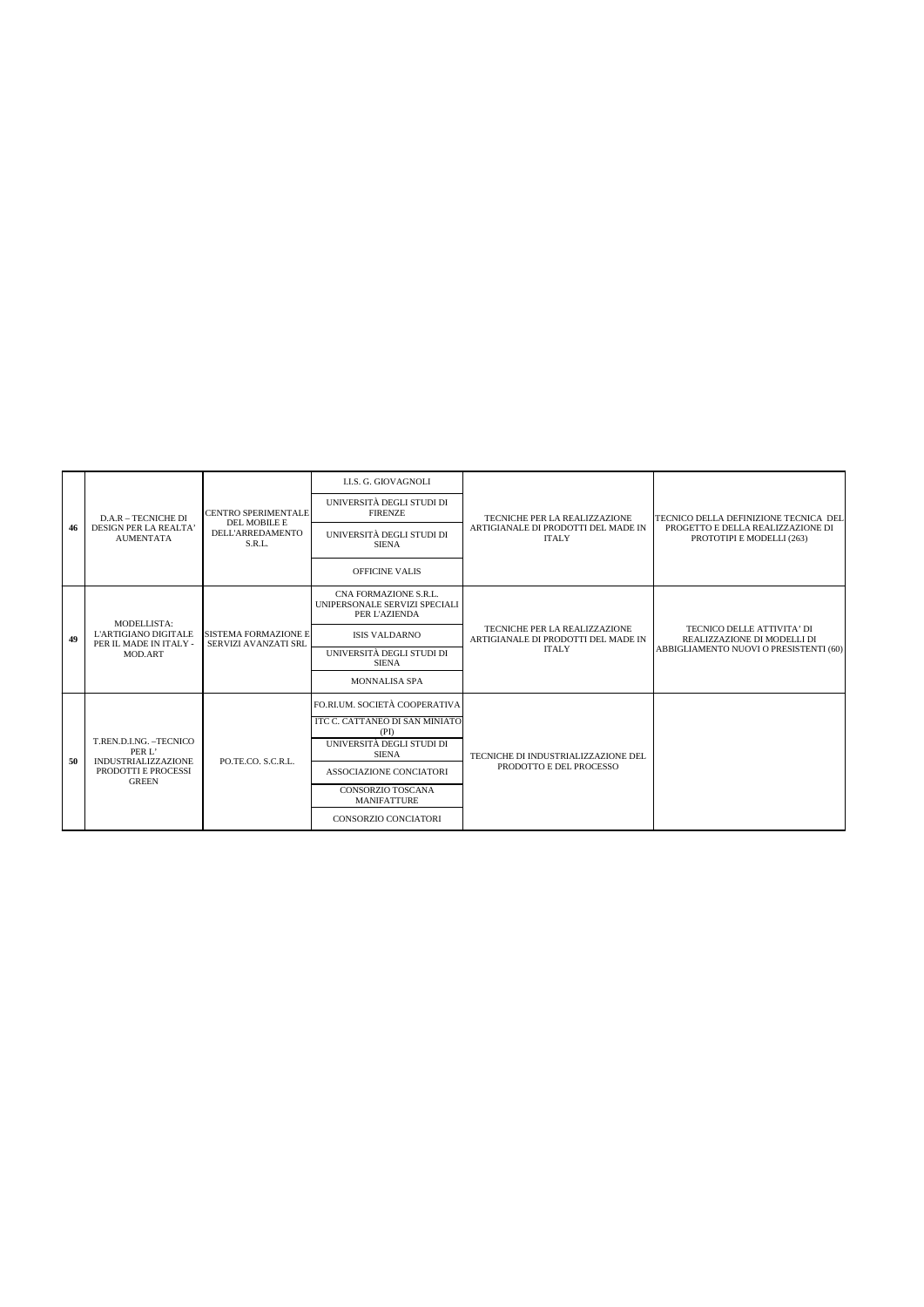|                      | <b>FILIERA ICT</b>                                                                           |                                        |                                                                 |                                                                             |                                                                                                                                    |
|----------------------|----------------------------------------------------------------------------------------------|----------------------------------------|-----------------------------------------------------------------|-----------------------------------------------------------------------------|------------------------------------------------------------------------------------------------------------------------------------|
| Cod<br>$\mathbf{ID}$ | <b>PROGETTO</b>                                                                              | <b>CAPOFILA</b>                        | Partner                                                         | SPECIALIZZAZIONE IFTS                                                       | <b>FIGURA REGIONALE</b>                                                                                                            |
|                      | N.E.T.S - NETWORK<br><b>SPECIALIST</b>                                                       |                                        | ISIS FERMI DI BIBBIENA (AR)                                     | TECNICHE PER LA SICUREZZA DELLE RETI E<br><b>DEI SISTEMI</b>                | RESPONSABILE DELLA SICUREZZA DI RETI<br>INFORMATICHE E DELLA PROTEZIONE DI<br>DATI (179)                                           |
| $\overline{2}$       |                                                                                              | PARTNER S.R.L.                         | UNIVERSITÀ DEGLI STUDI DI<br><b>SIENA</b>                       |                                                                             |                                                                                                                                    |
|                      |                                                                                              |                                        | <b>ARVIGO SRL</b>                                               |                                                                             |                                                                                                                                    |
|                      | IFTS DIGITAL EXPERIENCE-                                                                     |                                        | ISIS MARGARITONE - AREZZO                                       |                                                                             | TECNICO DELLA PROGETTAZIONE,<br>MANUTENZIONE, AGGIORNAMENTO,<br>SVILUPPO E TESTING DI SITI WEB (DIGITAL<br>MEDIA SPECIALIST) (487) |
| 5                    | PRODUZIONI<br>MULTIMEDIALI DELL'ALTA<br><b>QUALITA' MADE IN</b>                              | <b>ASSOSERVIZI</b>                     | UNIVERSITA DI SIENA                                             | TECNICHE DI PRODUZIONE MULTIMEDIALE                                         |                                                                                                                                    |
|                      | TUSCANY                                                                                      |                                        | HETA LAB S.R.L.                                                 |                                                                             |                                                                                                                                    |
|                      |                                                                                              |                                        | POLO SCIENTIFICO TECNICO<br>PROFESSIONALE FERMI-GIORGI          |                                                                             |                                                                                                                                    |
|                      | <b>DATA GREEN</b>                                                                            |                                        | UNIVERSITÀ DI PISA                                              | TECNICHE PER LA PROGETTAZIONE E                                             | DATABASE ADMINISTRATOR                                                                                                             |
| 6                    | MANAGEMENT - DGM                                                                             | <b>FORMETICA</b>                       | LUCENSE SCPA                                                    | <b>GESTIONE DI DATABASE</b>                                                 | (AMMINISTRATORE DI DATABASE)<br>(481)                                                                                              |
|                      |                                                                                              |                                        | AGENZIA FORMATIVA PERCORSO<br>SRL IMPRESA SOCIALE               |                                                                             |                                                                                                                                    |
|                      |                                                                                              | CENTRO STUDI MUSICA<br>& ARTE          | OPERA NETWORK<br>LICEO ARTISTICO STATALE PORTA<br><b>ROMANA</b> | TECNICHE DI PRODUZIONE MULTIMEDIALE                                         | TECNICO DELLA PROGETTAZIONE,<br>MANUTENZIONE, AGGIORNAMENTO.<br>SVILUPPO E TESTING DI SITI WEB (DIGITAL<br>MEDIA SPECIALIST) (487) |
| 10                   | <b>DMS - DIGITAL MEDIA</b><br>SPECIALIST                                                     |                                        | LIBERA ACCADEMIA DI BELLE<br>ARTI S.R.L.                        |                                                                             |                                                                                                                                    |
|                      |                                                                                              |                                        | MODUS MULTIMEDIA DI MARCO<br><b>CAPUTO</b>                      |                                                                             |                                                                                                                                    |
|                      |                                                                                              |                                        | <b>ENSEMBLE SAN FELICE</b>                                      |                                                                             |                                                                                                                                    |
|                      |                                                                                              | FORMATICA SCARL                        | I.T.I.S. G. MARCONI                                             | TECNICHE PER LA PROGETTAZIONE E LO<br>SVILUPPO DI APPLICAZIONI INFORMATICHE | TECNICO DELLA PROGETTAZIONE,<br>SVILUPPO, TESTING E MANUTENZIONE DEL<br>SOFTWARE (SVILUPPATORE<br>SOFTWARE - DEVELOPER) (489)      |
| 12                   | MACHINE LEARNING<br>SPECIALIST MELA                                                          |                                        | UNIVERSITA' DI PISA                                             |                                                                             |                                                                                                                                    |
|                      |                                                                                              |                                        | <b>NOZE SRL</b>                                                 |                                                                             |                                                                                                                                    |
|                      |                                                                                              |                                        | CONFESERCENTI SIENA                                             |                                                                             |                                                                                                                                    |
| 13                   | TURISMO E CULTURA<br>SMART: TECNICHE PER LA<br>PROGETTAZIONE E LO<br>SVILUPPODI APPLICAZIONI | CESCOT SIENA - SOC.<br>COOP. ESERCENTI | IIS CASELLI DI SIENA                                            | TECNICHE PER LA PROGETTAZIONE E LO<br>SVILUPPO DI APPLICAZIONI INFORMATICHE | TECNICO DELLA PROGETTAZIONE,<br>SVILUPPO, TESTING E MANUTENZIONE DEL<br>SOFTWARE (SVILUPPATORE<br>SOFTWARE - DEVELOPER) (489)      |
|                      | INFORMATICHE IN AMBITO<br>TURISTICO-CULTURALE-<br>EDUCATIVO SMART.APP                        |                                        | UNIVERSITA' DI SIENA                                            |                                                                             |                                                                                                                                    |
|                      |                                                                                              |                                        | CYBERMARKET SRL                                                 |                                                                             |                                                                                                                                    |
|                      |                                                                                              | ADECCO FORMAZIONE<br>S.R.L.            | ISIS GOBETTI VOLTA                                              | TECNICHE PER LA PROGETTAZIONE E LO<br>SVILUPPO DI APPLICAZIONI INFORMATICHE | TECNICO DELLA PROGETTAZIONE,                                                                                                       |
|                      |                                                                                              |                                        | UNIVERSITA' DEGLI STUDI DI<br><b>FIRENZE</b>                    |                                                                             |                                                                                                                                    |
| 14                   | WEB APP DEVELOPER 4.0. -<br>W.A.D.                                                           |                                        | PLAN SOFT SRL                                                   |                                                                             | SVILUPPO, TESTING E MANUTENZIONE DEL<br>SOFTWARE (SVILUPPATORE<br>SOFTWARE - DEVELOPER) (489)                                      |
|                      |                                                                                              |                                        | <b>JAEWA SRL</b>                                                |                                                                             |                                                                                                                                    |
|                      |                                                                                              |                                        |                                                                 |                                                                             |                                                                                                                                    |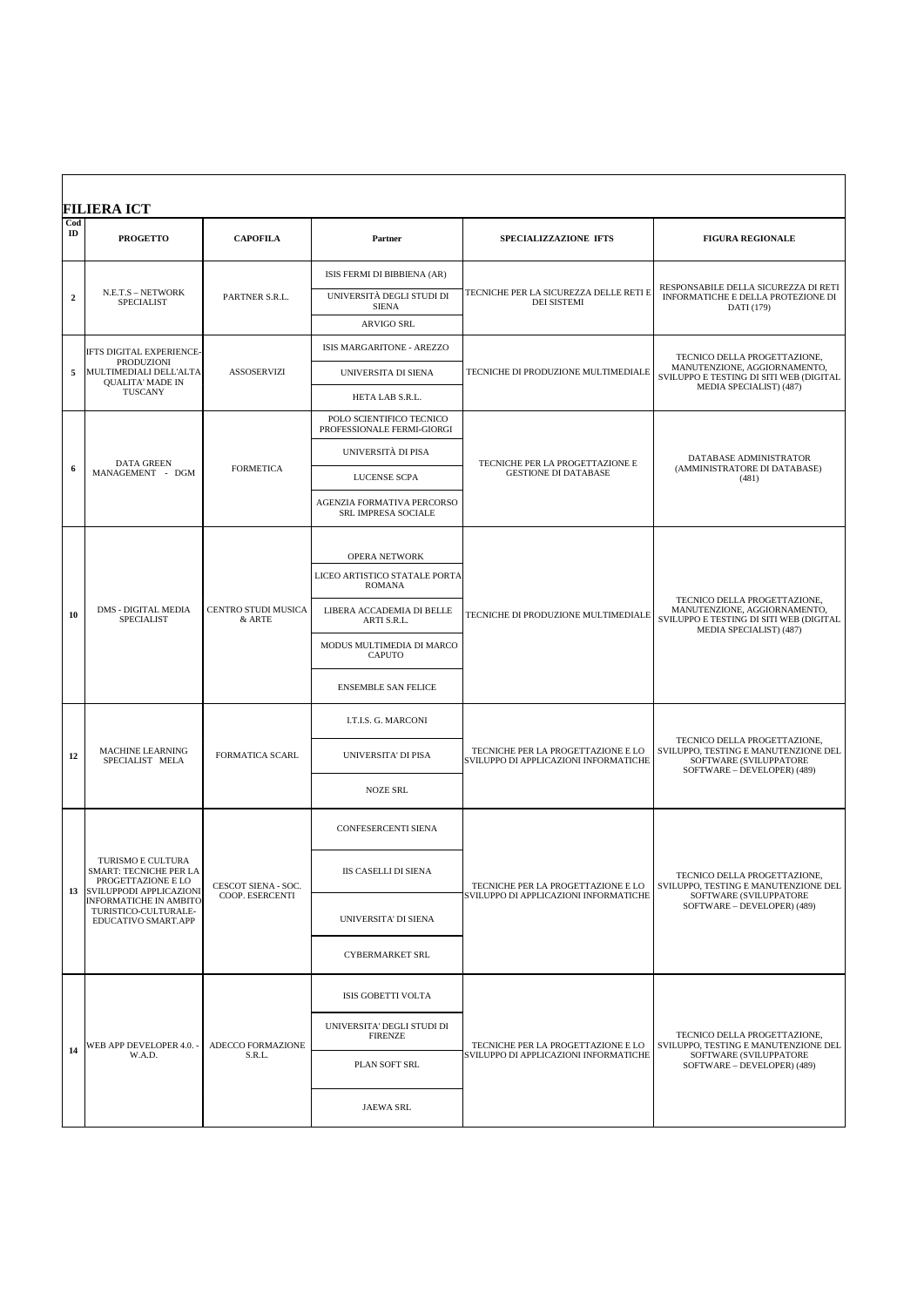|    |                                                                                               |                                                               | I.I.S. FERRARIS BRUNELLESCHI                                                          |                                                                             |                                                                                                                               |
|----|-----------------------------------------------------------------------------------------------|---------------------------------------------------------------|---------------------------------------------------------------------------------------|-----------------------------------------------------------------------------|-------------------------------------------------------------------------------------------------------------------------------|
| 16 | INTELLIGENZA DIGITALE<br>PER L'INDUSTRIA 4.0. -<br><b>INTELLIGENZA DIGITALE</b>               | <b>AGENZIA PER LO</b><br>SVILUPPO EMPOLESE<br>VALDELSA S.P.A. | UNIVERSITÀ DEGLI STUDI DI<br><b>SIENA</b>                                             | TECNICHE PER LA PROGETTAZIONE E LO<br>SVILUPPO DI APPLICAZIONI INFORMATICHE | TECNICO DELLA PROGETTAZIONE,<br>SVILUPPO, TESTING E MANUTENZIONE DEL<br>SOFTWARE (SVILUPPATORE<br>SOFTWARE - DEVELOPER) (489) |
|    |                                                                                               |                                                               | EXTRA CUBE S.R.L.                                                                     |                                                                             |                                                                                                                               |
|    | <b>SOFTWARE CREATOR</b><br><b>ENVIRONMENT - S.CRE.EN</b>                                      |                                                               | CONSORZIO COPERNICO S.C.A.R.L                                                         |                                                                             |                                                                                                                               |
|    |                                                                                               |                                                               | I.T.I.S. G. MARCONI                                                                   | TECNICHE PER LA PROGETTAZIONE E LO                                          | TECNICO DELLA PROGETTAZIONE.<br>SVILUPPO. TESTING E MANUTENZIONE DEL                                                          |
| 19 |                                                                                               | <b>ARCHADEMY SRL</b>                                          | UNIVERSITÀ DEGLI STUDI DI PISA                                                        | SVILUPPO DI APPLICAZIONI INFORMATICHE                                       | SOFTWARE (SVILUPPATORE SOFTWARE-<br>DEVELOPER) (489)                                                                          |
|    |                                                                                               |                                                               | <b>NUBESS SRL</b>                                                                     |                                                                             |                                                                                                                               |
|    |                                                                                               |                                                               | ISISS POLO-CATTANEO                                                                   |                                                                             |                                                                                                                               |
| 21 | TECNICHE DI PRODUZIONE<br>MULTIMEDIALE - WEB<br><b>CONTENTE SPECIALIST -</b><br>WE.CO.S       | <b>SCUOLA ITALIANA</b><br><b>TURISMO</b>                      | UNIVERSITÀ DEGLI STUDI DI<br><b>SIENA</b>                                             | TECNICHE DI PRODUZIONE MULTIMEDIALE                                         | TECNICO DELLE ATTIVITA' DI IDEAZIONE E<br>SVILUPPO DELLE CAMPAGNE<br>PUBBLICITARIE (208)                                      |
|    |                                                                                               |                                                               | SIMURG CONSULENZE SNC                                                                 |                                                                             |                                                                                                                               |
|    |                                                                                               |                                                               | I.T.I.S. - I.P.S.I.A. LEONARDO DA<br>VINCI (FI)                                       |                                                                             |                                                                                                                               |
| 24 | <b>SYSTEM &amp; NETWORK</b><br><b>SECURITY - SHIELD</b>                                       | I.F.O.A. ISTITUTO<br><b>FORMAZIONE</b><br>OPERATORI AZIENDALI | UNIVERSITÀ DEGLI STUDI DI<br><b>FIRENZE</b>                                           | TECNICHE PER LA SICUREZZA DELLE RETI E<br><b>DEI SISTEMI</b>                | RESPONSABILE DELLA SICUREZZA DI RETI<br>INFORMATICHE E DELLA PROTEZIONE DI<br>DATI (179)                                      |
|    |                                                                                               |                                                               | STUDIO SYSTEMATICA S.R.L.                                                             |                                                                             |                                                                                                                               |
|    |                                                                                               |                                                               | ITINERA PROGETTI E RICERCHE<br>SOC COOP                                               |                                                                             |                                                                                                                               |
|    |                                                                                               |                                                               | IIS VESPUCCI COLOMBO                                                                  | TECNICHE PER LA PROGETTAZIONE E LO<br>SVILUPPO DI APPLICAZIONI INFORMATICHE |                                                                                                                               |
| 28 | APP DEVELOPER:<br>TECNOLOGIE L'ARTE E<br>L'EDUCAZINE INCLUSIVE E<br><b>IMMERSIVE</b>          | <b>ITINERA FORMAZIONE</b>                                     | UNIVERSITÀ DEGLI STUDI DI<br><b>SIENA</b>                                             |                                                                             | TECNICO DELLA PROGETTAZIONE,<br>SVILUPPO, TESTING E MANUTENZIONE DEL<br>SOFTWARE (SVILUPPATORE SOFTWARE -<br>DEVELOPER) (489) |
|    |                                                                                               |                                                               | <b>IMMERSIVA LIVORNO SRL</b>                                                          |                                                                             |                                                                                                                               |
|    |                                                                                               |                                                               | LOGISTIC TRAINING ACADEMY<br>SRL - LTA                                                |                                                                             |                                                                                                                               |
|    | CREATIVE MULTIMEDIA                                                                           |                                                               | <b>IIS CASELLI DI SIENA</b>                                                           | TECNICHE DI PRODUZIONE MULTIMEDIALE                                         |                                                                                                                               |
| 30 | MAKER. TECNICO PER LA<br>COMUNICAZIONE E IL<br>MULTIMEDIA - CREA                              | METRICA SOCIETA'<br>COOPERATIVA                               | UNIVERSITÀ DEGLI STUDI DI<br><b>SIENA</b>                                             |                                                                             | TECNICO DELLE ATTIVITÀ DI IDEAZIONE E<br>SVILUPPO DELL'IMMAGINE DI CAMPAGNE<br>PUBBLICITARIE (208)                            |
|    |                                                                                               |                                                               | <b>SLUM SRL</b>                                                                       |                                                                             |                                                                                                                               |
|    |                                                                                               |                                                               | FORMAIMPRESA SRL                                                                      |                                                                             |                                                                                                                               |
|    |                                                                                               |                                                               | I.P.S.S.A.R. BUONTALENTI                                                              |                                                                             |                                                                                                                               |
| 31 | <b>SVILUPPARE LE</b><br>TECNOLOGIE DIGITALI PER<br>IL COMMERCIO ED<br>ECONOMIE REGIONALI - E- | <b>CENTRO STUDI</b><br><b>TURISTICI</b>                       | UNIVERSITÀ DEGLI STUDI DI<br><b>FIRENZE</b>                                           | TECNICHE PER LA PROGETTAZIONE E LO<br>SVILUPPO DI APPLICAZIONI INFORMATICHE | TECNICO DELLA PROGETTAZIONE.<br>SVILUPPO, TESTING E MANUTENZIONE DEL<br>SOFTWARE (SVILUPPATORE SOFTWARE -                     |
|    | <b>COMMERCE</b>                                                                               |                                                               | WHY THE BEST FLORENCE HOTELS                                                          |                                                                             | DEVELOPER) (489)                                                                                                              |
|    |                                                                                               |                                                               | <b>DGNET SRL</b>                                                                      |                                                                             |                                                                                                                               |
|    |                                                                                               |                                                               | <b>I.S.I. SANDRO PERTINI</b>                                                          |                                                                             |                                                                                                                               |
| 32 | ICT-AGRIT: INCONTRO TRA                                                                       | <b>FONDAZIONE CAMPUS</b><br>STUDI DEL                         | UNIVERSITÀ DEGLI STUDI DI PISA                                                        | TECNICHE DI PRODUZIONE MULTIMEDIALE                                         | TECNICO DELLA PROGETTAZIONE,<br>MANUTENZIONE, AGGIORNAMENTO,                                                                  |
|    | ICT E AGRITURISMO                                                                             | MEDITERRANEO                                                  | CONSORZIO GARFAGNANA<br><b>PRODUCE</b>                                                |                                                                             | SVILUPPO E TESTING DI SITI WEB (DIGITAL<br>MEDIA SPECIALIST) (487)                                                            |
|    |                                                                                               |                                                               | <b>MEDIAUS SRL</b>                                                                    |                                                                             |                                                                                                                               |
|    | I.T.E.M. IN ELBA-                                                                             | <b>CESCOT FORMAZIONE</b><br>SRL                               | CENTRO ALBERGATORI PER LA<br>FORMAZIONE E IL TURISMO<br>ISIS R FORESI DI PORTOFERRAIO | TECNICHE PER LA PROGETTAZIONE E LO<br>SVILUPPO DI APPLICAZIONI INFORMATICHE | TECNICO DELLA PROGETTAZIONE,                                                                                                  |
| 33 | INNOVATION TECNOLOGY<br><b>EMPOWEMENT MADE IN</b>                                             |                                                               | (LI)<br>UNIVERSITÀ DEGLI STUDI DI PISA                                                |                                                                             | SVILUPPO, TESTING E MANUTENZIONE DEL<br>SOFTWARE (SVILUPPATORE SOFTWARE -                                                     |
|    | <b>ELBA</b>                                                                                   |                                                               | <b>INFOELBA SRL</b>                                                                   |                                                                             | DEVELOPER) (489)                                                                                                              |
|    |                                                                                               |                                                               | <b>IISS FERMI</b>                                                                     |                                                                             |                                                                                                                               |
| 34 | <b>CONT@BILITA' 4.0</b>                                                                       | COOPERATIVA SCUOLA<br>LAVORO                                  | UNIVERSITÀ DEGLI STUDI DI<br><b>FIRENZE</b>                                           | TECNICHE PER L'AMMINISTRAZIONE<br>ECONOMICA-FINANZIARIA                     | TECNICO DELLA GESTIONE DELLA<br>CONTABILITA' E DELLA FORMULAZIONE<br>DEL BILANCIO (373)                                       |
|    |                                                                                               |                                                               | VALE SRL                                                                              |                                                                             |                                                                                                                               |